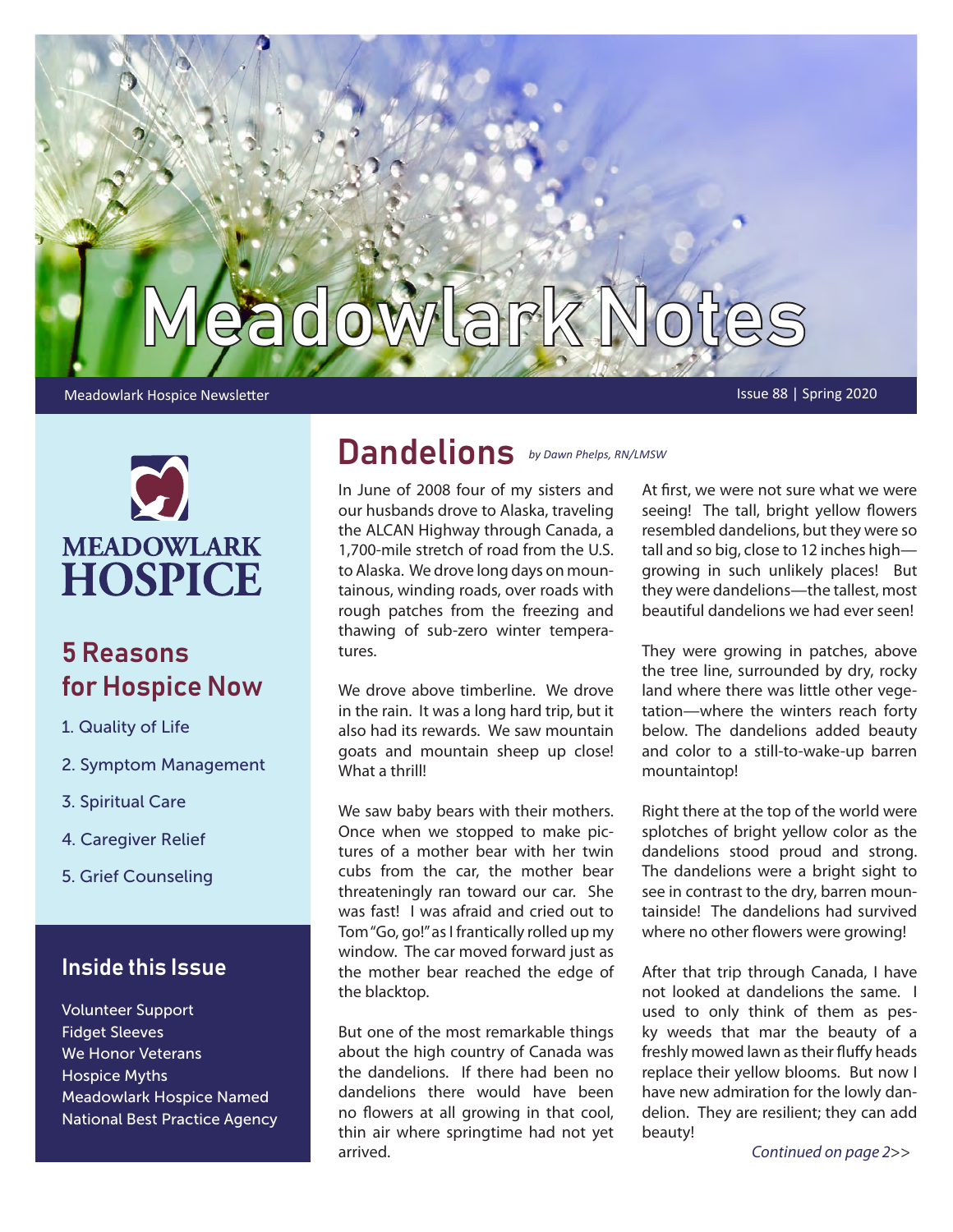

Leadership Team John Ryan, MD HMDC Medical Director

Michele Voelker, APRN Nurse Practitioner

Amy Burr, RN, BSN Program Director

Audie Hartman, RN Patient Care Coordinator

Kay Lynn Mead, LMSW Director of Social Services & Bereavement

#### Hospice Staff Nurses

Stacy Behrends, RN, BSN Debra Champlin, RN Deb Hedke, RN, BSN JoAnn Lips, RN Deb Martin, RN Sharon Ramsey, RN Erin Shultz, RN Sherry Wiese, RN

#### Social Workers

Kathryn Benson, LBSW Stephanie Garrison, LBSW Jen Meier, LMSW

#### **Chaplains**

Sr. Janet LeDuc Rex Fuller Kathy Ouellette Al Paredes Gerry Sharp Marilyn Sweet

Bereavement Dawn Phelps, RN, LMSW Bereavement Writer

Administrative Staff Lilly Hitsman Administrative Assistant/Billing

Darlene Melton Volunteer Coordinator

Charlotte Rundell Administrative Assistant

Lori Stanley Community Liaison

#### ...Dandelions

They are tenacious. They can grow and survive in a harsh terrain in climates where other flowers cannot. Their bright flowers are pleasing to the eyes of children and adults. They provide intrigue and entertainment for small children who blow away their fuzzy white heads after they have bloomed.

If someone you love has died, you might feel very alone in your new harsh, rocky terrain. Perhaps you have felt there is nothing you can do to contribute to the world. You may have been shaken to the core after your loss. But give yourself some time to heal.

#### No matter how old we are or what we have gone through, all of us have something to offer. We have learned many life lessons. By experiencing loss, you are probably stronger and wiser than before. Like those dandelions in Canada, there are ways that we can contribute and brighten the world around us.

You have gifts to offer. So be tenacious. Be deliberate as you sink your roots deep into life again in search of moisture and warmth to nourish you. Live each day well—each day is a gift. Like the dandelion, turn your face to the sun, stand tall, and grow!

### Volunteer Support

Volunteers for hospice can be an incredible benefit for a family that is facing end of life. Volunteers for hospice can be at the bedside, help run errands, provide a meal, as well as provide support in the office and help with fundraising events. Volunteers are essential part of a hospice program and meeting the needs of patients and families in their hardest times.

Medicare regulations require that at least 5% of patient care hours be provided by volunteers. Meadowlark hospice volunteers made 923 visits to patients or providing office support which was 1100 hours of service

in 2019.

Meadowlark Hospice is thankful for the wonderful volunteers that are currently serving.

The willing spirit of a hospice volunteer is a beautiful gift to Hospice and those we serve.

If you or someone you know is interested in serving as a volunteer for Meadowlark hospice, I encourage you to make contact with Darlene Melton, our volunteer coordinator. She can be reached at 785-632-2225 or dmelton@ ccmcks.org. We are looking for volunteers in all of our counties, but especially need support in Republic county and cities of Riley and Glasco.

There is a lot of flexibility in being a hospice volunteer and the time commitment is really dependent on what you have to offer. The relationships formed with the families are ones that will stay

> with you for a lifetime. It is a tremendous honor to be able to support a family and ease some of the burden they are facing.

Our patients have amazing stories of what our volunteers have been able to provide for them and we are so grateful to have great volunteers providing this service. Our current dilemma is when we have a patient and there is not a volunteer available in their area to serve them. It is heartbreaking to know a patient is in need of a service that we are struggling to find someone to fill that need.

National Volunteer Week is the week of April 19-25. Meadowlark Hospice will recognize all of our volunteers at the volunteer appreciation luncheon which has been postponed. This is a wonderful opportunity to bring our entire team together and thank those that selflessly take some time out of their busy lives to bring hope to families in need.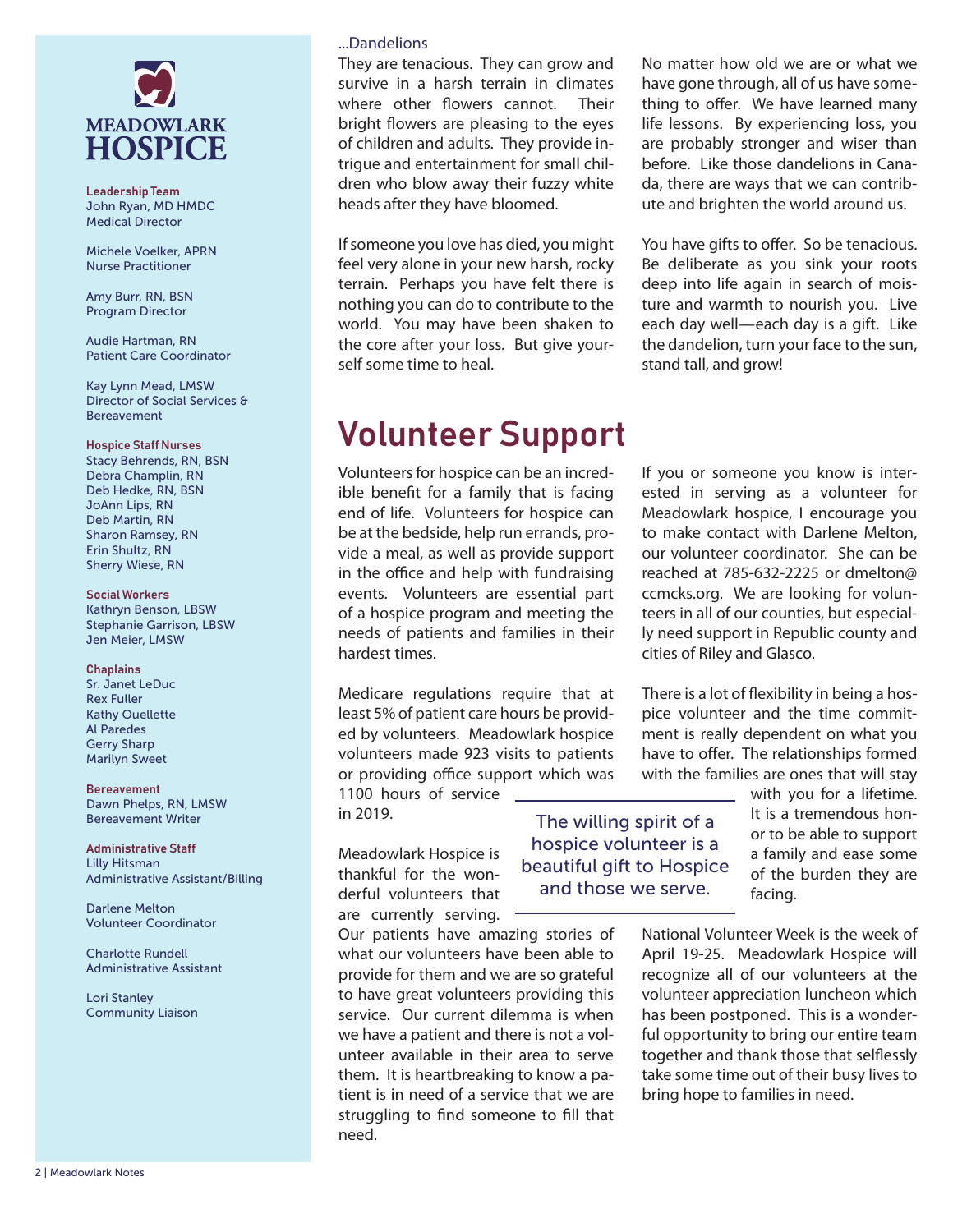



# Fidget Sleeves

Volunteers at Meadowlark Hospice had a fun in-service in February creating "Fidget Sleeves". Colorful socks have been created into sleeves with colorful buttons, bells, beads, and thread. The volunteers had fun taking their own creative liberties with the sleeves and created a unique assortment. The fidget sleeves will be donated to area nursing homes for their residents. The sleeves are to help those with dementia to ease their anxiety and nervousness. Supplies for the sleeves were donated by hospice staff and volunteers.

#### **Volunteer in-services are held monthly.**

Cloud County volunteers meet in Concordia on the 2nd Monday of the month at 1:00 PM @ Cloud County Health Center.

Republic County volunteers meet in Belleville on the 2nd Monday of the month at 3:00 PM @ the Belleville United Methodist Church.

Clay County volunteers meet in Clay Center on the 3rd Monday of the month at 11:00 AM @ Meadowlark Hospice office. Washington County volunteers meet on the 3rd Tuesday of the month at 9:30 AM @ the Washington County News office (temporarily until the basement of the Courthouse is completed).

Marysville volunteers meet on the 3rd Tuesday of the month at 12:00 pm @ Country Place Assisted Living.

Frankfort volunteers meet on the 3rd Tuesday of the month at 2:00 PM @ Frankfort Community Care Home.

### We Honor Veterans *by Lori Stanley*

It may surprise many people to learn that 25 percent of those who die every year in the U.S. are Veterans. To help provide care and support that reflect the important contributions made by these men and women, Meadowlark Hospice is a national partner of We Honor Veterans, a pioneering campaign developed by National Hospice and Palliative Care Organization in collaboration with the Department of Veterans Affairs.

Meadowlark Hospice is a We Honor Veterans Partner and has achieved Level Two status and will begin Level Three. The specific goals for WHV Partners are to provide Veteran-centric education to staff and volunteers, and identify patients with military experience. Also, to conduct veteran-specific outreach presentations.

Meadowlark Hospice will implement ongoing Veteran-centered education for their staff and volunteers to help improve the care they provide to the Veteran they proudly serve. The nation is seeing many of the Veterans who served in World War II and Korean pass away and the number of deaths of Vietnam Veterans is beginning to rise.

The tiered recognition demonstrates a commitment to improving care for Veterans. By recognizing the unique needs of our nations Veterans who are facing a life-limiting illness, Meadowlark Hospice is better able to accompany and guide Veterans and their families toward a more peaceful ending. The continued skills Meadowlark will acquire will guide them in serving their patients who are veteran with the dignity they deserve.

For more information about the We Honor Veterans program or if you are a veteran and would like to volunteer for Meadowlark Hospice please call 785-632-2225.



WE HONOR VETERANS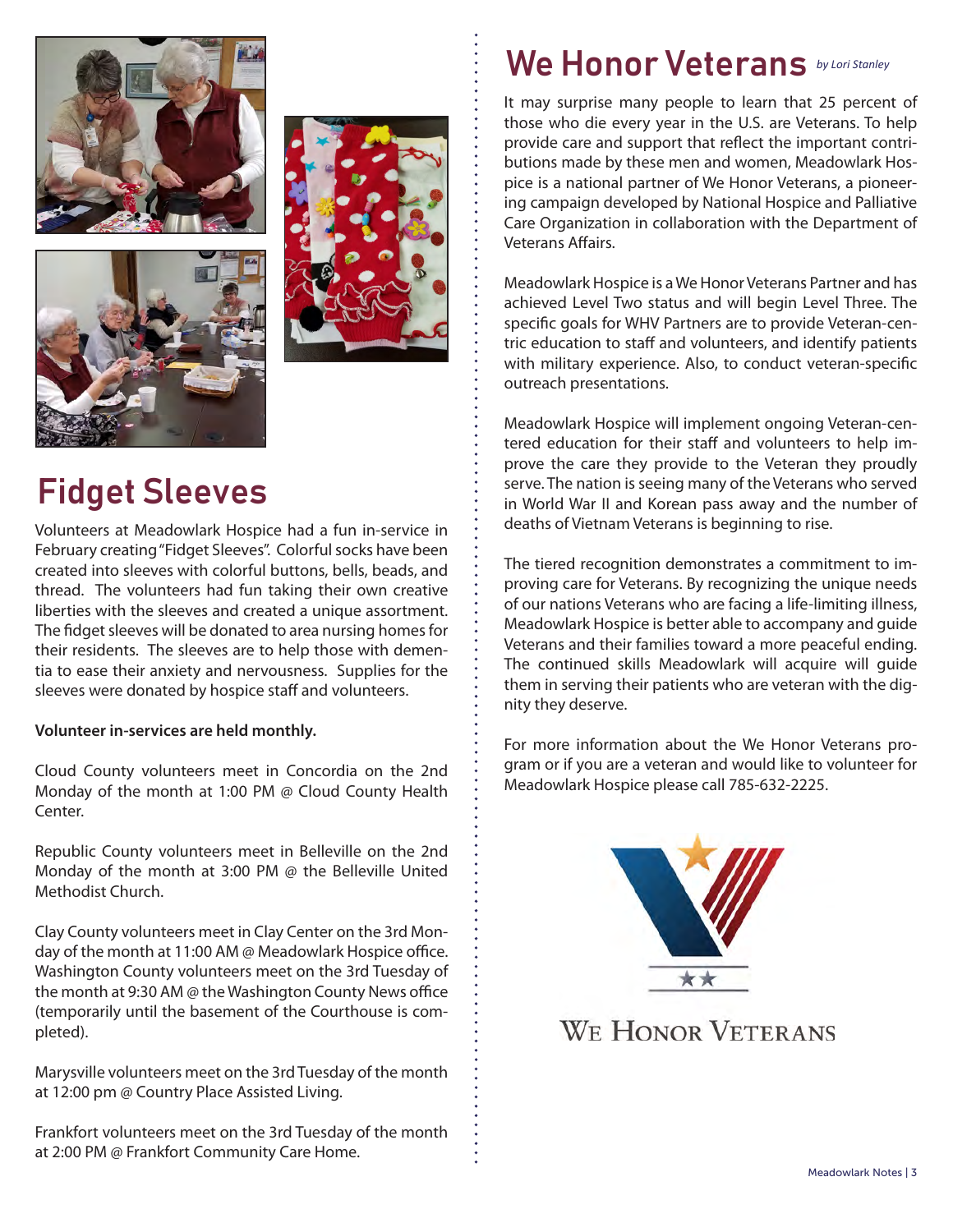# Hospice Myths

#### Myth #1:

#### Hospice care is only for cancer patients.

Fact: Hospice care is for anyone with a terminal prognosis of 6 months or less. This can include dementia, heart and lung disease, kidney failure, and many other life-limiting diseases.

#### Myth #2:

#### Hospice care is only provided in a home.

Fact: Hospice care is provided in the setting that the patient calls home. This can include nursing homes and assisted living facilities.

#### Myth #3:

#### Hospice care is expensive.

Fact: Hospice services-including medication and equipment related to the terminal diagnosis-are completely covered under the Medicare/Medicaid Hospice Benefit. Most private insurance carriers also offer a hospice benefit. Medications not related to the terminal diagnosis are the patient's responsibility. Room and board is also the patient's responsibility.

#### Myth #4:

#### Hospice is for the last days of life.

Fact: Patients and families benefit most when hospice services are begun as soon as an individual learns of his or her terminal diagnosis. Hospice care, at any stage, but particularly when started early, can significantly lighten the burden of an end of life illness.

#### Myth #5:

#### Your doctor will no longer be involved in your care when you begin hospice.

Fact: The hospice team works closely with your primary physician to ensure you receive the best care at end of life. Hospice care is provided by highly specialized professional staff, including a medical director, registered nurses, socials workers, home health aides, chaplains, and volunteers.

#### Myth #6:

#### You can't contact Meadowlark Hospice until your physician suggests hospice.

Fact: Anyone may call at any time to learn about hospice services at no obligation. A physician's order will be required for admission, but anyone is free to learn about their treatment options. We encourage individuals to contact our office when planning your advanced directives to learn about the hospice benefit before you are facing a crisis. Many families have reported that they just had no idea what hospice could do.

#### Myth #7:

#### Hospice means giving up hope.

Fact: Choosing hospice does not mean death is imminent. With Hospice, the miracle isn't the cure, it is in the caring. The Hospice team provides support and symptom management so families can share quality time together doing the things they love.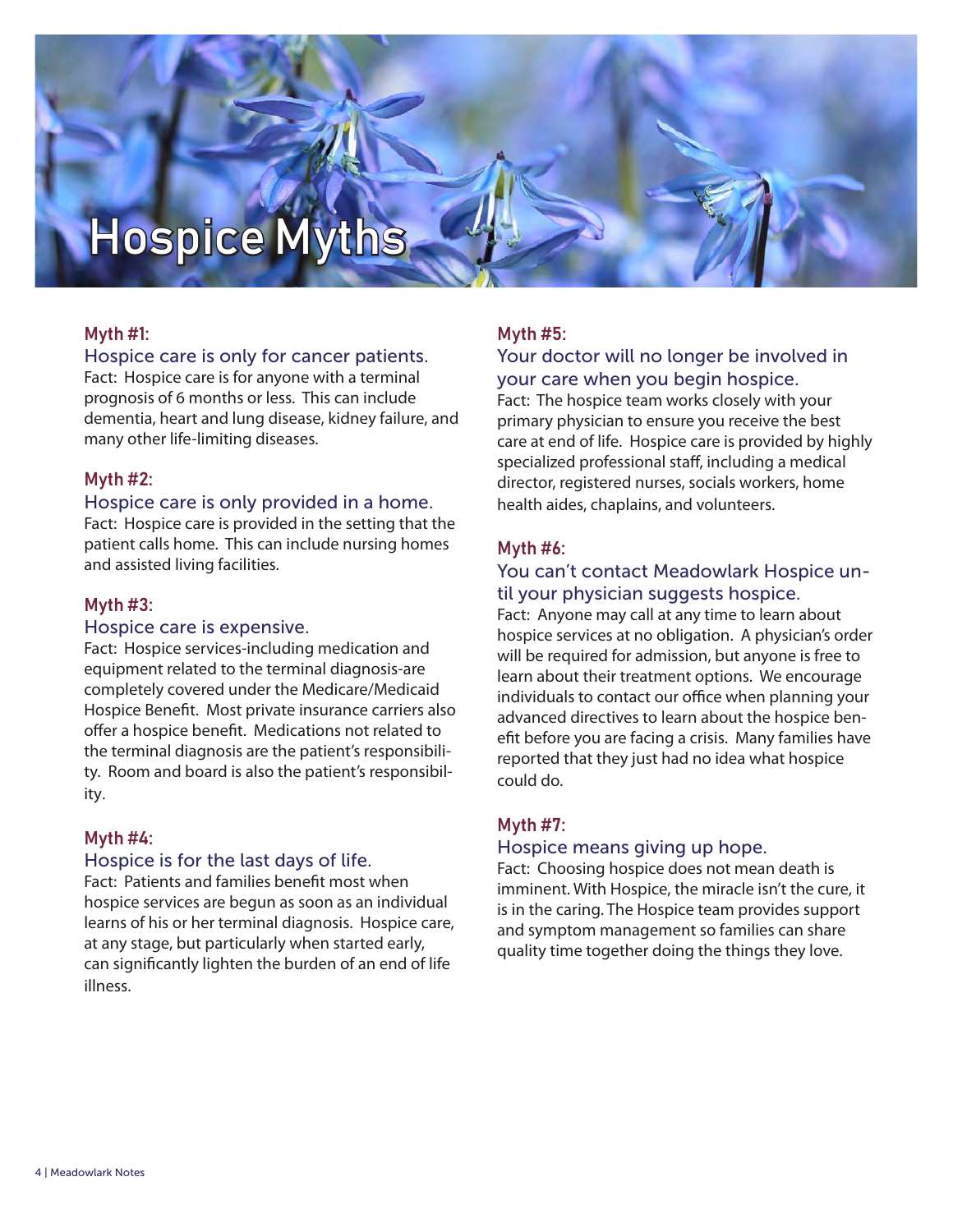

# Meadowlark Hospice Named National Best Practice Agency

Meadowlark Hospice has placed in the top 25% based on the overall survey results for 3rd year in a row. On a comparative analysis of agencies results for the Overall Satisfaction or Likelihood of Recommending survey questions, Meadowlark Hospice placed in the top 25% of Fazzi's National Hospice CAHPS database for the second year in a row.

This level of success is commendable and deserving of recognition. Fazzi Associates is pleased to present Meadowlark Hospice with the Hospice CAHPS Award of Distinction.

 "I am incredibly proud of the quality of care we provide our patients, families, and communities. This is an outstanding

recognition of the staff of Meadowlark Hospice and their dedication to end of life care. We are pleased to partner with Fazzi in one of the most important quality initiatives-patient and family satisfaction" Amy Burr, Director Meadowlark Hospice.

The Hospice CAHPS Family Satisfaction Award of Distinction is presented annually to hospice organizations that have demonstrated superior performance in overall family satisfaction results.

Meadowlark Hospice offers a "Special Kind of Caring" for those in the communities of Clay, Cloud, Marshall, Republic, Wester Riley and Washington.

## Bereavement Groups

Meadowlark Hospice offers four monthly community bereavement groups for anyone who has recently experienced a loss. During the groups we focus on living with loss, the grief process, and topics that many may be facing after losing someone they love. Previous participants have commented that the group helped them feel normal—giving them hope that better days were ahead. One person stated that it was easier to share her experience since everyone in the group had a similar loss. There is no charge to attend these groups which are open to anyone in the community.

#### **Clay Center**

The Living Life after Loss group meets the 2nd Tuesday evening of each month at the Meadowlark Hospice meeting room, 709 Liberty, just east of the hospital, from 4:30- 5:30 p.m.

This group is led by KayLynn Mead, social worker.

#### **Washington**

This is a newly formed group that meets the 2nd Tuesday of each month from 12:00-1:00 p.m. in the conference room at the Washington County Hospital, 304 E 3rd St. Stephanie Garrison and KayLynn Mead, social workers, co-lead this group.

#### **Belleville**

This group generally meets the 3rd Thursday of each month in the Belleville Public Library, 1327 19th Street on the Square. Once a quarter the group eats out together. The group is led by Stephanie Garrison, social worker. (Call our office for specific times)

#### **Marysville**

This group usually meets the 4th Thursday evening of each month from 4:00-5:00 p.m. at Community Memorial Healthcare, in the South Plaza, Marysville. The group is led by Jennifer Meier, social worker.

We hope you will join us for the group sessions, as group members together learn to live life after loss. If you know of someone else who would benefit from this group, please feel free to bring them along. Group dates and time are subject to change to meet the group needs for the month. Please call our office at 785-632-2225 if you have any questions.

#### **Community-Sponsored Bereavement Groups**

#### **Concordia**

The bereavement support group meets the 2nd Monday of the month at the Episcopal Parish Hall, 117 W 8th at 6:30 p.m. Contact: Judy Lambert 785-243-4454.

#### **Leonardville**

The bereavement support group meets the 4th Thursday of the month at Nelson's Landing in Leonardville, KS at 11:30 AM. Contact: Sandy Ferguson 785-706-1595.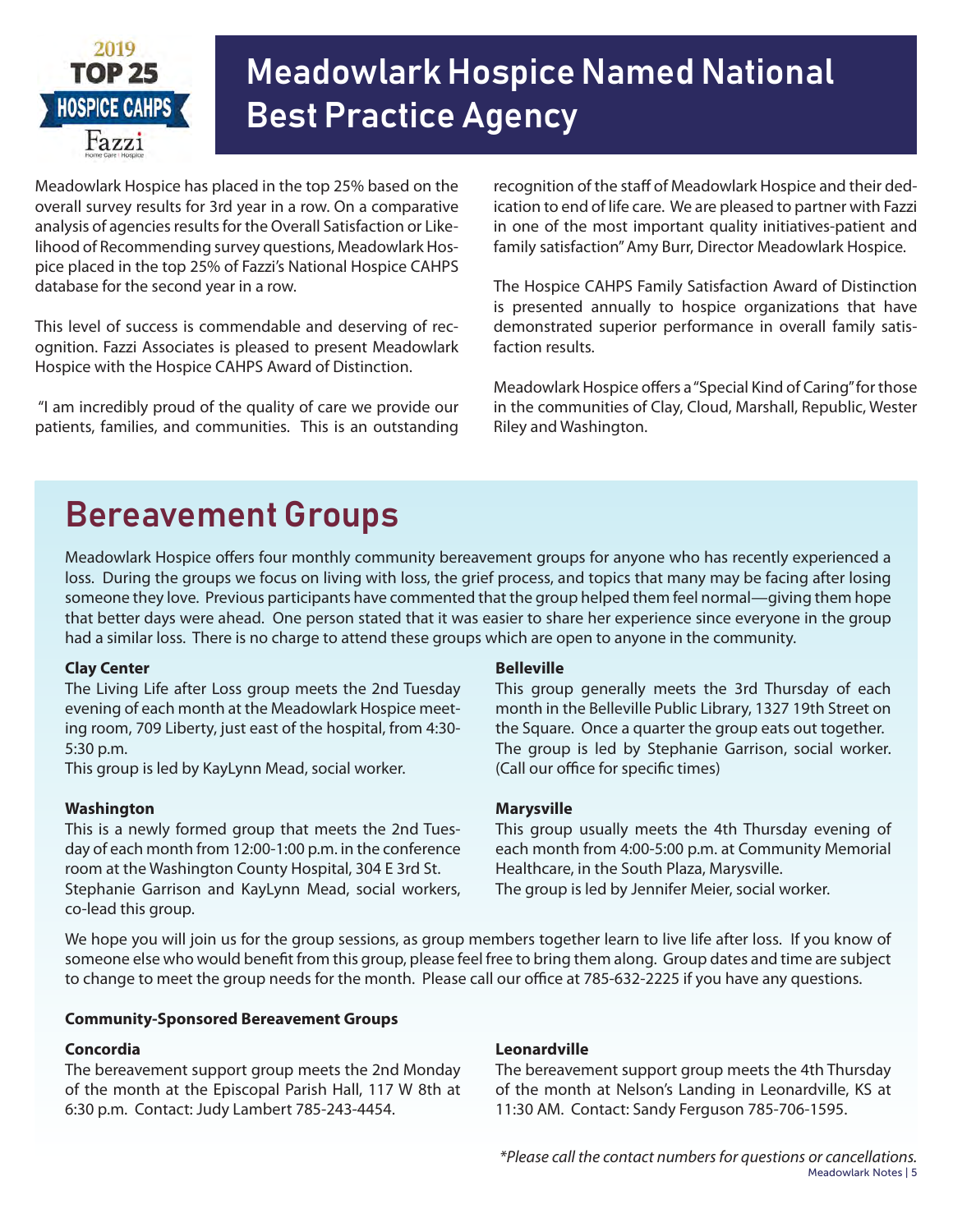

Meadowlark Hospice gratefully acknowledges the hospice gifts and memorials. If we have inadvertently omitted a donation from this listing, please accept our apologies.

#### Hospice Gifts

C&R Credit Union

Clay Center Chapter O.E.S. #180

#### Memorial Gifts

**Kathryn Adkins** Local 959 IBEW

**Betty Anderson** Brian & Anne Grace

#### **Clarence "Lee" Adolph**

Randall & Sherry Brown Clarence "Lee" Adolph Memorial Marysville High School Class of 1984 Janice Smith Walter & Charlotte Zimmerling

#### **Mona Anderson**

Dale & Marsha Grunewald Jerry & Beverly Hedke Marysville Livestock, Inc. Noel & Joy Deane Pfizenmaier Richard & Linda Siebert Joyce Stryker Cynthia Whitney & family Rosalie Whitney

#### **Bob Black**

Charles & Connie Busch Wayne & Kay Culley George & Janice Gregory Bob & Jerrie Loader Ken & Bev Shivers

**Evan Booth** David & Jenna Carver CCCHS Class of 1975 Dwight & Doris Ferguson Gary & Margaret Frint Randy & Cathy Hafner Janelle Magnuson Diane McKain Southern Cloud USD #334 Glasco-Miltonvale Betty Spellman Gary & Nola Unruh Clyde & Rita Wollenberg

#### **Gearld Breault**

Max & Suzanne Abercrombie Angela Christine Anderson Rosemary Anderson Sharon Applebee Marilouise Breault Maxine Caron Don & Pauline Collins Don & Kay Cummins Gearld Breault Memorial Jim & Susan LeDuc Kenneth & Leanne Lewis Gwen Miller Lori Peltier Max & LaDonna Peltier Garry & LaRae Tremblay Jeff & Lisa Widen Jim & Kathie Winter Gerald & Cynthia Wurtz

#### **Grace Christians**

Grace Christians Memorial Jay & Rita Rowh

**Vivian Erickson** Brian & Anne Grace

**Leroy "Roy" Heiman** Tim & Agnes Heiman

#### **Harlin Henton**

Laura Clifton Alvin & Linda King Thomas Link & Peggy Peterson-Link Lori Stanley

**Elbert Dean Hinson** Helen Danielson

**Charles "Edward" Lilley** The Family of Edward Lilley

#### **Walter Lips**

Avery Auto Parts, Inc. - Lawrence & Stephanie Avery Ron & Kathryn Benson Clay County Medical Center Sarah (Sally) Griffiths Jerry & Cindy Habluetzel Marilyn Habluetzel Dan & Dee Hilton Greg & Mary Jensen Arnie & Kathy Knoettgen Deb Martin Marabeth Morton Merna Siebold & Tom Nelson Phil & Brenda Pfizenmaier Rod & Jana Proctor Carroll & Jane Roth Marvin & Polly Schwab Paul & Michelle Tessaro The Family of Herman Lippert Nick & Tammy Thompson Clyde & Rita Wollenberg

#### **Arnold Lohmeyer**

AGI Hutchinson Mayrath Arnold Lohmeyer Memorial Jeffrey & Pamela Brandon Gene Ferguson Jackie Foster Fourth & Pomeroy Associates Debb Kubes Deanna Laffery Max & Kathryne Martin Mark & Susan Meier Ohlde Cattle Co. Royce & Clarice Ohlde Michael & Cheryl Payne Phil & Brenda Pfizenmaier Rick Reed Jim & Lisa Seley Don & Tammy Steeples Sheila Stuenkel John & Debra Tillinghast Thomas & Annette Winter

#### **Mike McMahan**

Dewey & Carol Adams David & Catherine Affolter Vernon & Susan Anderson Andy & Lynn Auld Avery Auto Parts, Inc. - Lawrence & Stephanie Avery Lee & Deanna Barleen Ron & Kathryn Benson Mark & Jessica Billinger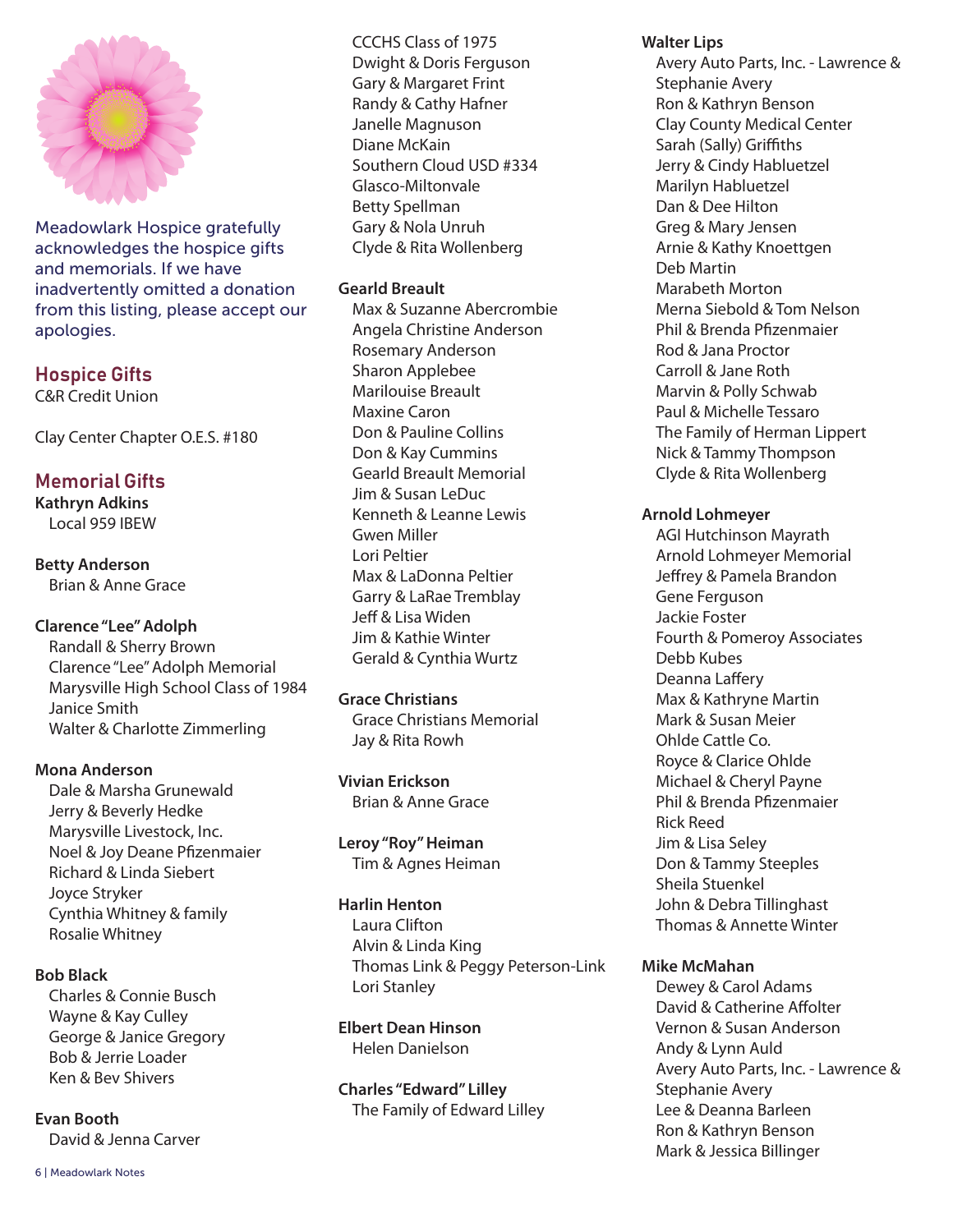Jenna Blackwood Robert & Renee Bohmer Eldon & Candace Boling Braden Financial Services, Inc. Russell & Barbara Bromby Bob & Sharil Carlson Maury & Beth Catlin Rene & Denise Charbonneau John Cline Arthur & Sonya Conrad Keith & Sandra Cramer Babette Crimmins Jerome & Jody Crimmins Wayne & Kay Culley Douglas & April Dorman Dave & Tammy Douglass Charles & Janice Dunn Gene Ferguson Jackie Foster Fourth & Pomeroy Associates Bill & Sandy Fox Jim & Mary Garbarino Joseph & Megan Gasper Raymond & Cindy Geer Sam & Linda Gibbs Scott & Amy Glaves Blake & Lindsey Graham Donald & Deanne Graham Jay & Michelle Graham Kirk & Stacey Green Lynn & Mary Greenlee Sarah (Sally) Griffiths Arlan & Arlene Habluetzel Gail & Marsha Habluetzel Jerry & Cindy Habluetzel Brent & Deborah Halepeska Shirley Ham Max & Tessie Hanson Michael & Kelli Hays Jill Hendon Galen & Nancy Hofmann Greg & Mary Jensen Steve & Cindy Kahrs Joe & Judi Keeler Arnie & Kathy Knoettgen John & Jo Koppes Greg & Dawn Langvardt Bill & Terri Lee Brandon & Sally Lee Bill & Barbara Lenhart Ronda Lloyd Richard & Laurie Logan Mark & Sally Lowry John & Carla Malone Wade & Wilma Malone

Lowell & Robyn Marsh Deb Martin Gary & Christine Matteson D'Anna McMahan Gale McMahan Mark & Susan Meier Charles Mellies G.W. & C.E. Morrical Lois F. Nash Neill-Schwensen-Rook Jeff & Laddi Oliphant Jeremiah Shea & Melissa Ostmeyer Jerry & Norma (Jeannie) Patterson Mike & Vicki Peterson Noel & Joy Deane Pfizenmaier Amy Pladson Darlee Porting Public Utilities Petty Cash Fund Ron & Joan Reed Mike & Sandy Rothfuss Chuck & Barb Rott Joyce Savener Susan Sawyer Jerry & Betty Siebold Dianne Smith Suther Feeds, Inc. Vernon & Susan Swanson Mark & Debra Taddiken Gail & Susan Thomas Larry & Susan Thomas Terry & Roberta Thurlow Joyce Trumble Mike & Patricia Walker Clifford & Carolyn Williams Bruce & Verlee Wilson Clyde & Rita Wollenberg Mark & Patti Woodruff Robert Young

#### **Bonnie Mellies**

Pauline Allison Nancy Jo Doberer Gene Ferguson Douglas & Gloria Newell

#### **Barbara Nordhus**

Janet Dam Doug & Bette Grauer Douglas & Jacque Griswold Bruce & Theresa Leonard Donald & Deborah Michalski David & Judy Nordhus The Family of Barbara Nordhus

#### **Donald Obenland**

Don Obenland Memorial Lavonne Hartner Harvey & Jamalee Humphrey Mark & Susan Meier Dallas & Rebecca Obenland Clyde & Rita Wollenberg

**Raymond O'Neil** Marilyn O'Neil

#### **Donna Pacha**

Donna Pacha Memorial Daniel & Haley Schell

#### **Patty Rahe**

The Children of Patty Rahe

#### **Gladys Shivers**

Doug & Patti Adams AGI Hutchinson Mayrath Bob & Yvonne Bartley Leroy & Betty Bartley Leroy & Linda Bletscher Eldon & Candace Boling Delores Case Jerome & Jody Crimmins Wayne & Kay Culley James & Donna Klein Von & Kim Kramer Debb Kubes Deanna Laffery Deb Martin Mark & Susan Meier Michael & Tracy Myers Mike & Elgena Smith Dixie Sortor Thurlow & Associates, LLC Joyce Trumble Gailen & Mitzi Tyrell Lisa Urban

#### **Clifford Swarthout**

Otto & Jannette Straub

#### **Johnie Toombs**

Barbara Moore Larry & Rosalee Wilcoxson

**David Trecek** David Trecek Memorial

#### **Mary Weber** Martin Weber